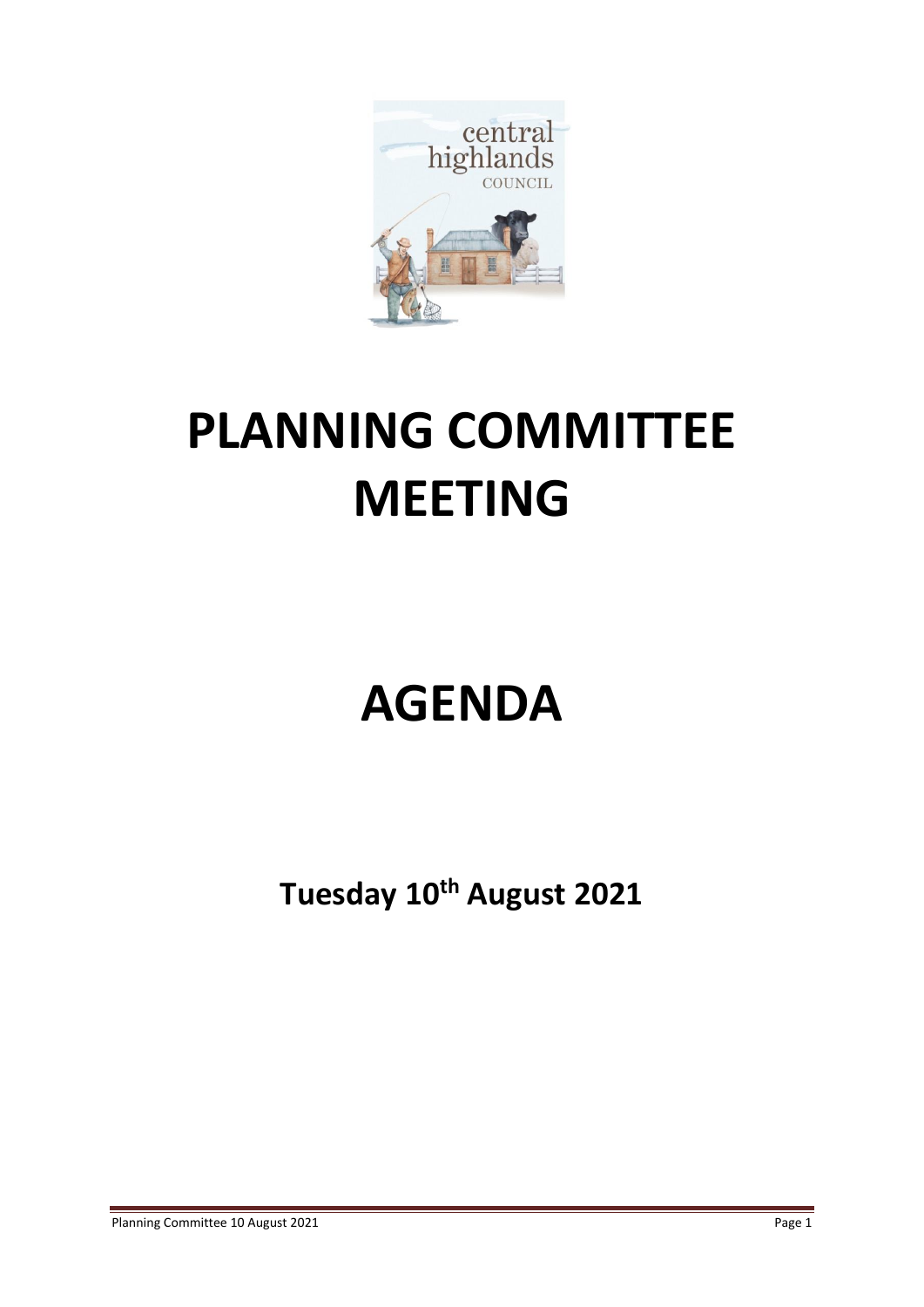

## **NOTICE OF MEETING**

### **Council Representatives:**

Clr Allwright (Chairperson); Mayor Triffitt, Clr Cassidy & Clr Bailey (Clr Archer – Proxy)

Dear Councillors,

Notice is hereby given that the next Planning Committee Meeting will be held at the Council Chambers, 19 Alexander Street, Bothwell at 9.00 a.m. on Tuesday, 10<sup>th</sup> August 2021, to discuss business as printed below.

I certify that the contents of the reports have been provided in accordance with section 65 of the Local Government Act 1993.

> Lyn Eyles **GENERAL MANAGER**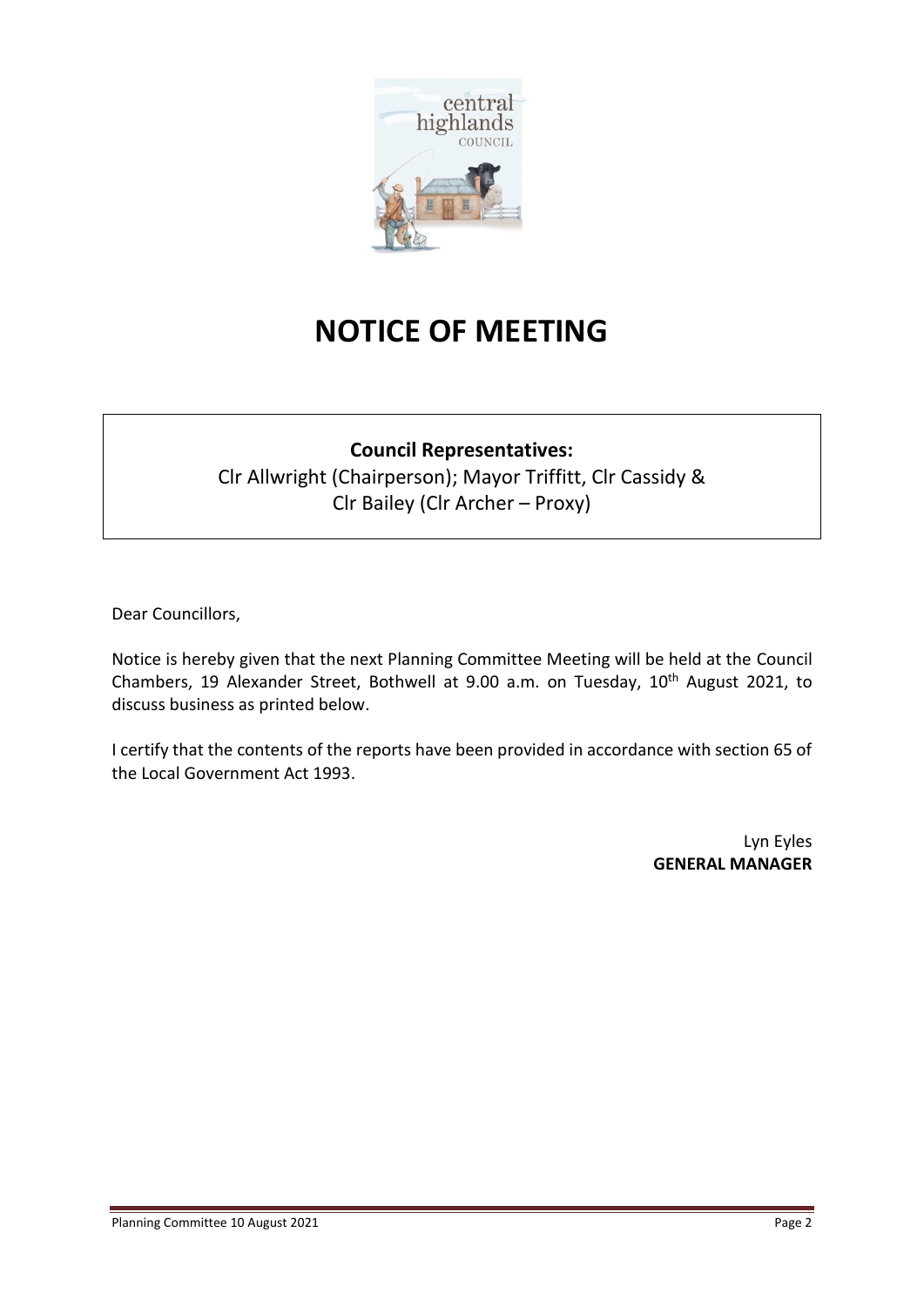## **PLANNING COMMITTEE AGENDA**

#### **1.0 PRESENT**

#### **2.0 APOLOGIES**

#### **3.0 PECUNIARY INTEREST DECLARATIONS**

In accordance with Regulation 8 (7) of the Local Government (Meeting Procedures) Regulations 2015, the Chairman requests Councillors to indicate whether they or a close associate have, or are likely to have a pecuniary interest (any pecuniary or pecuniary detriment) in any item of the Agenda.

#### **4.0 CONFIRMATION OF MINUTES**

Moved **Cir** Seconded **Cir** 

THAT the Draft Minutes of the Planning Committee Meeting of Council held on Tuesday 13<sup>th</sup> July 2021 to be confirmed.

*Carried*

#### **5.0 QUESTION TIME & DEPUTATIONS**

### **6.0 CENTRAL HIGHLANDS DRAFT LOCAL PROVISIONS SCHEDULE – PUBLIC NOTIFICATION PROGRAM**

#### **Report By**

Planning Consultant (SMC) Damian Mackey

#### **Attachments**

Correspondence from the Tasmanian Planning Commission, dated 28 July 2021

#### **Purpose**

The purpose of this report is to determine the public notification program for the Central Highlands Draft Local Provisions Schedule (the draft LPS).

#### **Background**

The Tasmanian Planning Scheme will consist of the LPSs from individual Councils and the State Planning Provisions (SPPs).

As Councillors are aware, over the last two years Central Highlands has been working to get its draft LPS into a form that the Commission is prepared to endorse as suitable for public exhibition, attempting to negotiate through a number of issues of contention.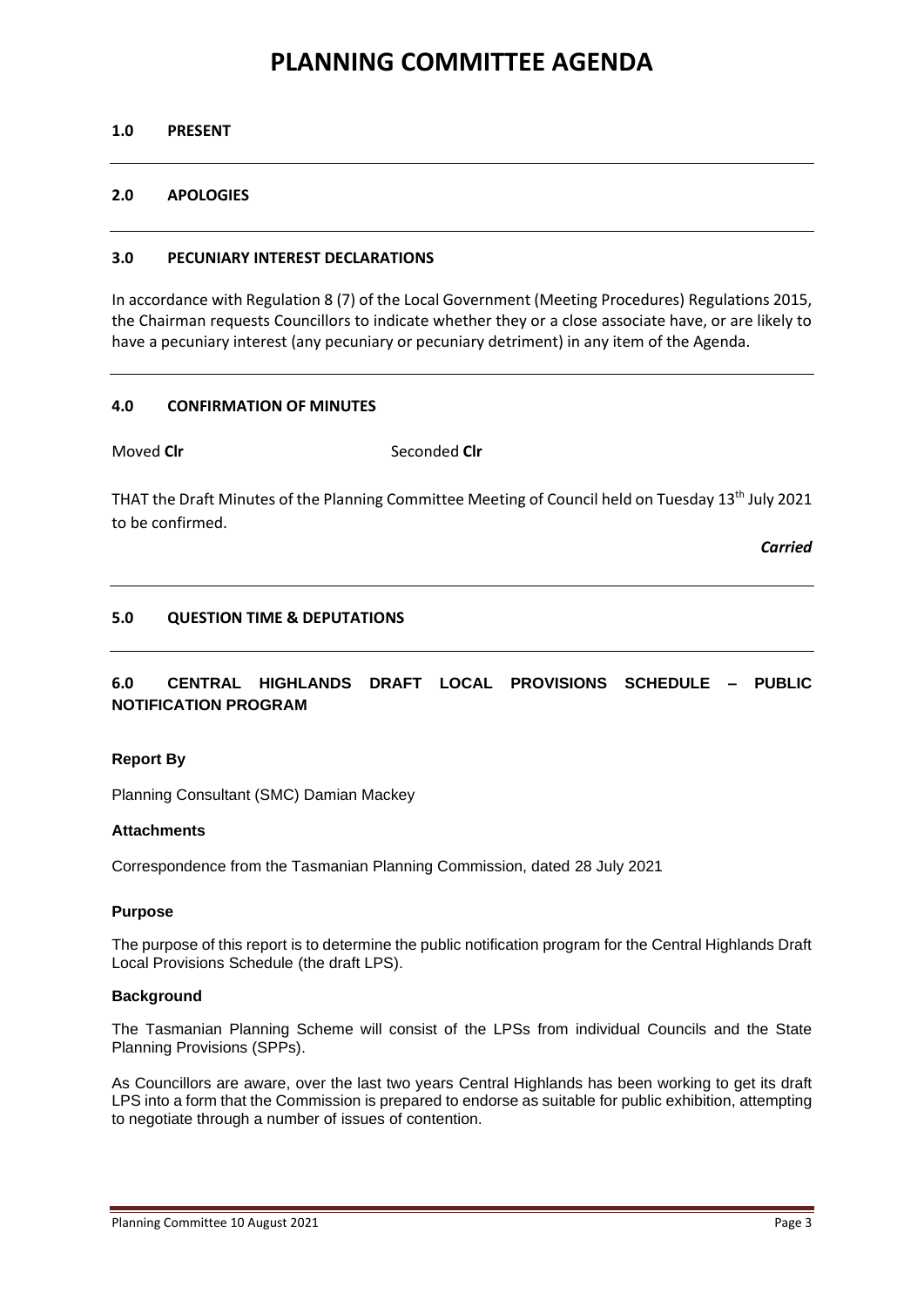The Commission has now moved the process to the next stage by issuing the formal Notice under Section 35B(4) of the *Land Use Planning & Approvals Act 1993*, directing Council to publicly exhibit the draft LPS (see attached). The public exhibition period is to commence on Monday 23 August and run for 60 days.

At the July Planning Committee meeting and the following Council meeting, Council considered the Section 35 Directions Notice from the Commission formally directing Council to make certain modifications to its Draft LPS prior to public exhibition. Council also considered subsequent changes to its *Supporting Report*, particularly to elaborate on matters where the Commission directed amendments to be made contrary to Council's views as the local Planning Authority. The Supporting Report will be placed on public exhibition alongside the draft LPS.

As set out in the attached correspondence from the Commission, once the public exhibition period is completed it will be Council's role to consider the matters raised in submissions received and determine a view on them, including whether the LPS should be amended as a result. The submissions and Council's views on them will then be forwarded to the Commission which will hold public hearings and, ultimately, make final determinations. The Minister will then declare the Tasmanian Planning Scheme to be in force in the Central Highlands municipal area.

Note that the Commission's correspondence points out that certain matters are essentially 'off limits' for consideration in this public consultation process. If Council receives submissions, or parts of submissions, that raise these matters, Council is to essentially declare them to be void. These matters can be generally divided into two categories:

- The State Planning Provisions, and
- Provisions declared to be 'transitioning' from the current Central Highlands Interim Planning Scheme 2015, (CHIPS2015).

The State Planning Provisions make up almost all of the written part of the draft LPS, being provisions that are standardised across the whole State. They were subject to their own public exhibition process four years ago, which included public submissions and public hearings before final determination by the Commission. Understandably, they cannot be subject to the possibility of amendment as each local council area goes through the process of developing its LPS.

The provisions 'transitioning' from existing Central Highlands Interim Planning Scheme 2015 (CHIPS2015) also cannot be amended. When the government created the legislation to establish the Tasmanian Planning Scheme, it included the concept that many existing planning scheme provisions would be copied exactly into the respective LPSs. Changes are essentially only possible if necessary to make the existing provisions fit properly with the State Planning Provisions. The intent of this was, possibly, to speed the process of creating the Tasmanian Planning Scheme.

The down side of the 'transitioning provisions' concept is that Councils have not been able to undertake 'scheme renovation', to amend the many minutia within planning schemes that have become unnecessary, irrelevant or, in some cases, detrimental to appropriate development. Such changes are generally too insignificant to justify the expense of full-blown planning scheme amendment processes and Council planners have generally looked forward to whole-scheme reviews to fix them in an efficient and cost effective manner. Unfortunately, Tasmanian Councils have not been able to undertake scheme renovation for, in some cases, decades, as the previous regional planning reform process similarly did not allow for such changes.

Central Highlands has several matters that have been caught in this dilemma, such as Council's desire to remove a redundant attenuation buffer area from around the decommissioned sewage treatment ponds at the Great Lake Hotel.

#### **The Lake Meadowbank Specific Area Plan.**

The Commission is of the view that the Lake Meadowbank Specific Area Plan (SAP) should be a 'transitioning provision'. Central Highlands, as the local Planning Authority, is of the view that certain modifications ought to be made to it. For example, for the recognition and protection of the important Aboriginal heritage sites around the lake. However, even one modification would tip the SAP from being a 'transitioning provision' to an entirely new provision and therefore subject to the requirement for full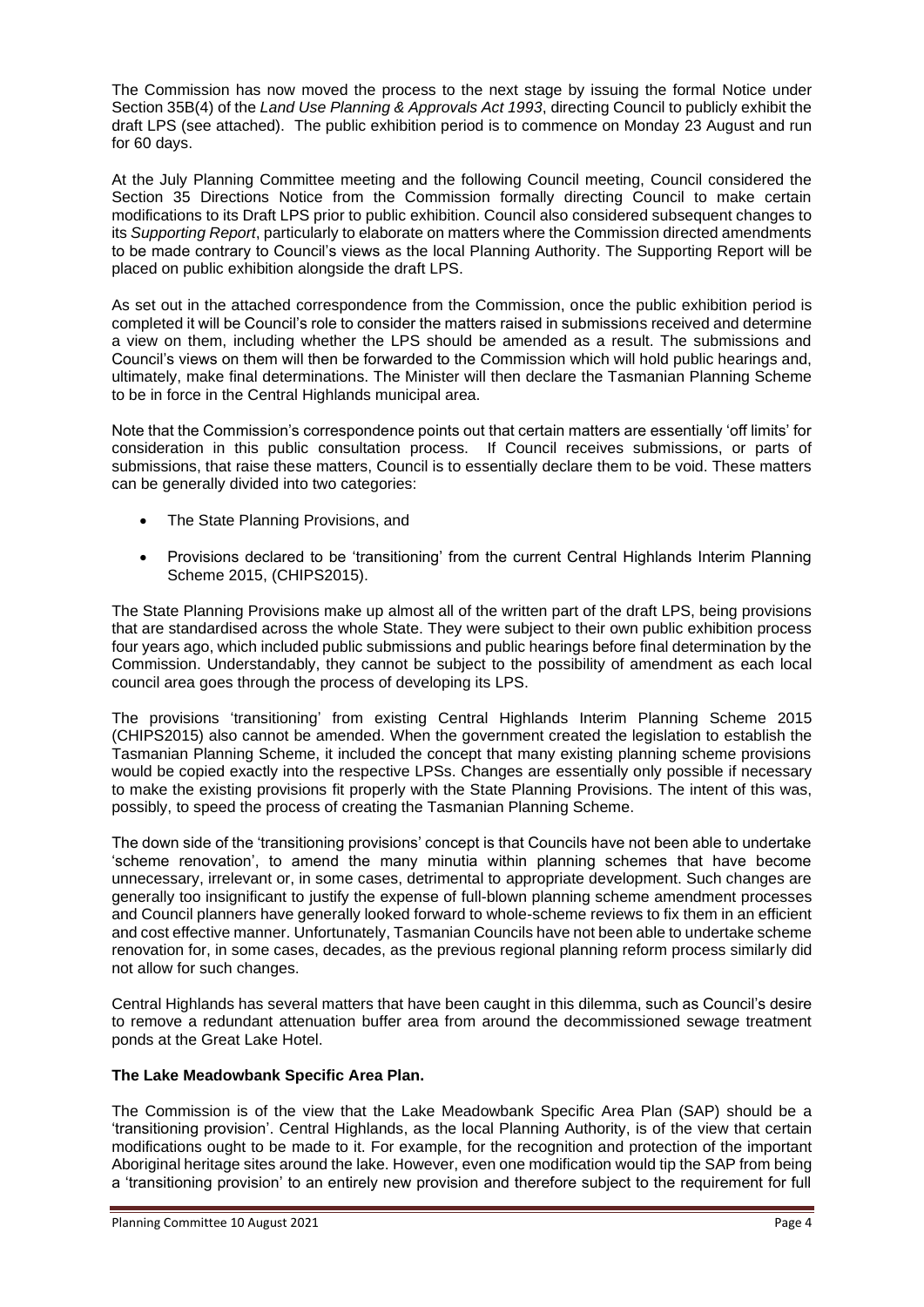justification under the planning legislation, including whether the SAP should exist at all.

The Commission has, so far, not been satisfied with Council's rationale for a modified Lake Meadowbank SAP, or even that it should exist at all. As per the attached corresponded, the Commission has determined to subject the SAP to an 'Outstanding Issues Notice'. This means it is not officially part of the Draft LPS but will be publicly exhibited alongside it, and members of the public may make submissions in regard to it.

The issues around the proposed modified Lake Meadowbank Specific Area plan are set out in the Supporting Report.

#### **The Spatial Extent of Heritage Places.**

It was Council's intention to include the CHIPS2015 Heritage Places in the Draft LPS but with their spatial extents modified to match the revised spatial extents of the equivalent listings on the Tasmanian Heritage Register. The THR listings have been systematically revised by the Tasmanian Heritage Council over the last 20 years to delete the extensive areas of land that were added to the listings 'overnight' when the THR was created in the 1990s and their spatial definition was, for the first time, defined by the titles that were part of each country estate. This process arbitrarily cobbled together multiple titles containing many hundreds of hectares of land into each listing.

The Tasmanian Heritage Register listings have mostly been corrected within the Central Highlands area and Council's intention was to simply to align the equivalent planning scheme listings. It had intended to request the Minister to allow an amended heritage list under Schedule 6, Clause 8D of the *Land Use Planning & Approvals Act 1993*.

There is over 3,000 ha of land currently encumbered by these unnecessarily large spatial extents. This represents a significant unnecessary and unfair encumbrance on future development of these titles.

As an adjunct to the above, it should be noted that it has been Council's long-held policy to only list those places that are also listed on the THR. In other words, there are no local-only listings.

The Commission has advised that the current heritage place list in the Central Highlands Interim Planning Scheme 2015 must be directly 'transitioned' into the LPS without any amendments to remove superfluous titles. Any amendments to any one place on the list would mean the entire list would need to comply with the new information requirements for listed places. This would involve Council engaging a suitably qualified person to create full data sheets of all listed places, (whether their spatial extent was amended or not), including a detailed description and list of heritage values, etc. for each place. This would take considerable time and financial resources, and Council was not prepared to pursue this course of action. It would have delayed the public exhibition of the draft LPS by around one year and would have essentially just duplicated the professional heritage assessment process already undertaken by the Tasmanian Heritage Council. In other words, Council judged this to be an imprudent use of Council time and money.

Council then adopted the position that, if the listings cannot be amended to remove superfluous titles and thereby align with the Tasmanian Heritage Register, then it would prefer that the listings be removed entirely. It formed this view noting that all listings are also on the THR and therefore their heritage values will remain protected by the State heritage-protection system.

#### **PUBLIC EXHIBITION**

#### **Minimum Requirements:**

The attached correspondence from the Commission sets out the minimum requirement for the 60-day public exhibition process. These are:

- Advertising twice in the daily newspaper. The form and content of the notice is specified.
- Making the draft LPS available for viewing and downloading on Council's website. (PDF documents of the ordinance and the maps). The Commission will also make these documents available on its website).
- Making a copy available for viewing at the Council offices.
- Notifying all Councils within our region and any neighbouring Councils.
- Notifying specified State agencies.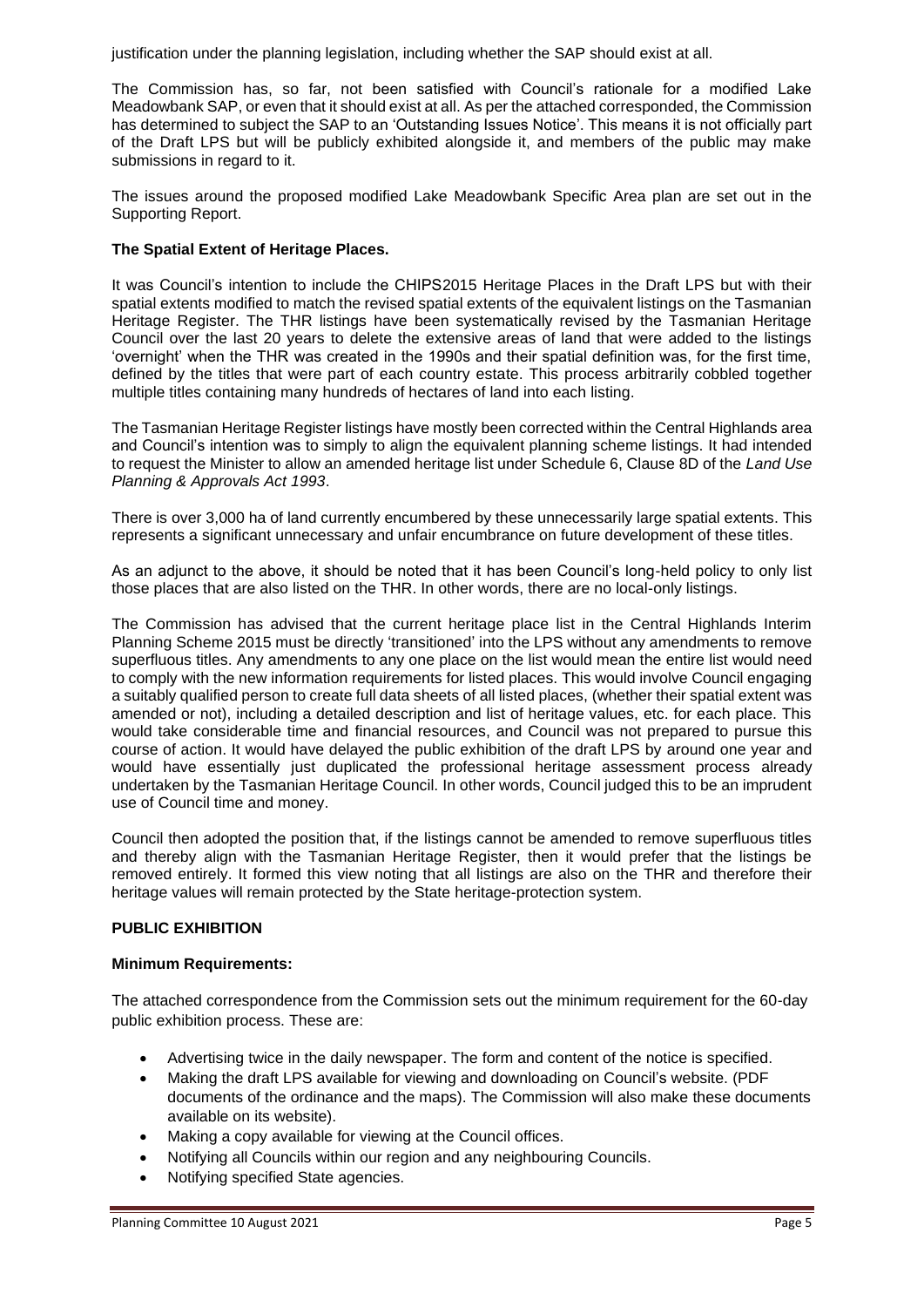To comply with the above, Council will need to print at least one hard copy set of the ordinance and maps and have them available at one of its offices.

Council's supporting report will also be similarly available.

#### **Potential Additional Measures:**

In addition to the minimum public exhibition requirements, at recent meetings Council has discussed the following extra measures:

Making the hard copy sets available at both the Hamilton and Bothwell offices.

The cost of this would be the cost of printing an additional set, which will be several hundred dollars.

• Making the maps available via an online interactive mapping tool, enabling members of the public to search properties, see what the proposed zoning is and turn the overlay layers off and on, to see which codes apply. The TasMap and satellite photography layers will be able to be turn on and off, for locational information.

As Councillors will recall from the LPS workshops, the officially endorsed pdf maps cannot include certain locational information. In large rural areas like Central Highlands, this makes property location very difficult, if not impossible. The online mapping tool would solve this problem, as well as make the mapping accessible to all with access to a computer and internet connection.

Council's mapping consultants, Insight GIS, have quoted the interactive mapping tool at \$3,250.00, excluding GST.

• A mail-out to ratepayers. The advertising period specified by the Commission does not coincide with a rates mail-out in which Council normally includes a newsletter. Therefore, a mail out regarding the draft LPS would have to be a 'stand-alone' process.

The contractors that put together Council's rates mailouts have quoted \$722.37 to produce a double-sided colour A4 flyer for each ratepayer. This does not include postage. However it is noted that some may be able to be emailed, thereby reducing postage costs.

• Information drop-in sessions. During the various public consultation processes involved in the development of the current Central Highlands Interim Planning Scheme 2015, public information 'drop-in sessions' were held at Council's Hamilton and Bothwell offices and also at the Miena community hall. These ran from around mid-afternoon to early evening, with a view to providing as many members or the community as possible the opportunity to call in. These would be staffed by Council's Special Projects Officer / Planning Consultant / Planning Officer who would be able to guide members of the public in terms of what is proposed for their properties, and other aspects of the draft LPS, and answer questions.

In anticipation of Council giving the go-ahead for this facet of the public exhibition program, the Council meeting rooms and the Miena hall have been booked for the following dates:

- o Miena: Tuesday September 14th, 3:00pm to 7:30pm.
- o Hamilton: Wednesday September 15th, 3:00pm to 7:30pm.
- o Bothwell: Thursday September 16<sup>th</sup>, 3:00pm to 7:30pm.

These dates are in the fourth week of the 60-day exhibition period. This should give Council sufficient time to advertise the whole process and make the general community aware of the process. It should also then leave enough time for people to formulate any submissions they may wish to make.

The cost would be the cost of the time of Council's Special Projects Officer, via the resourcesharing arrangement with Southern Midlands Council.